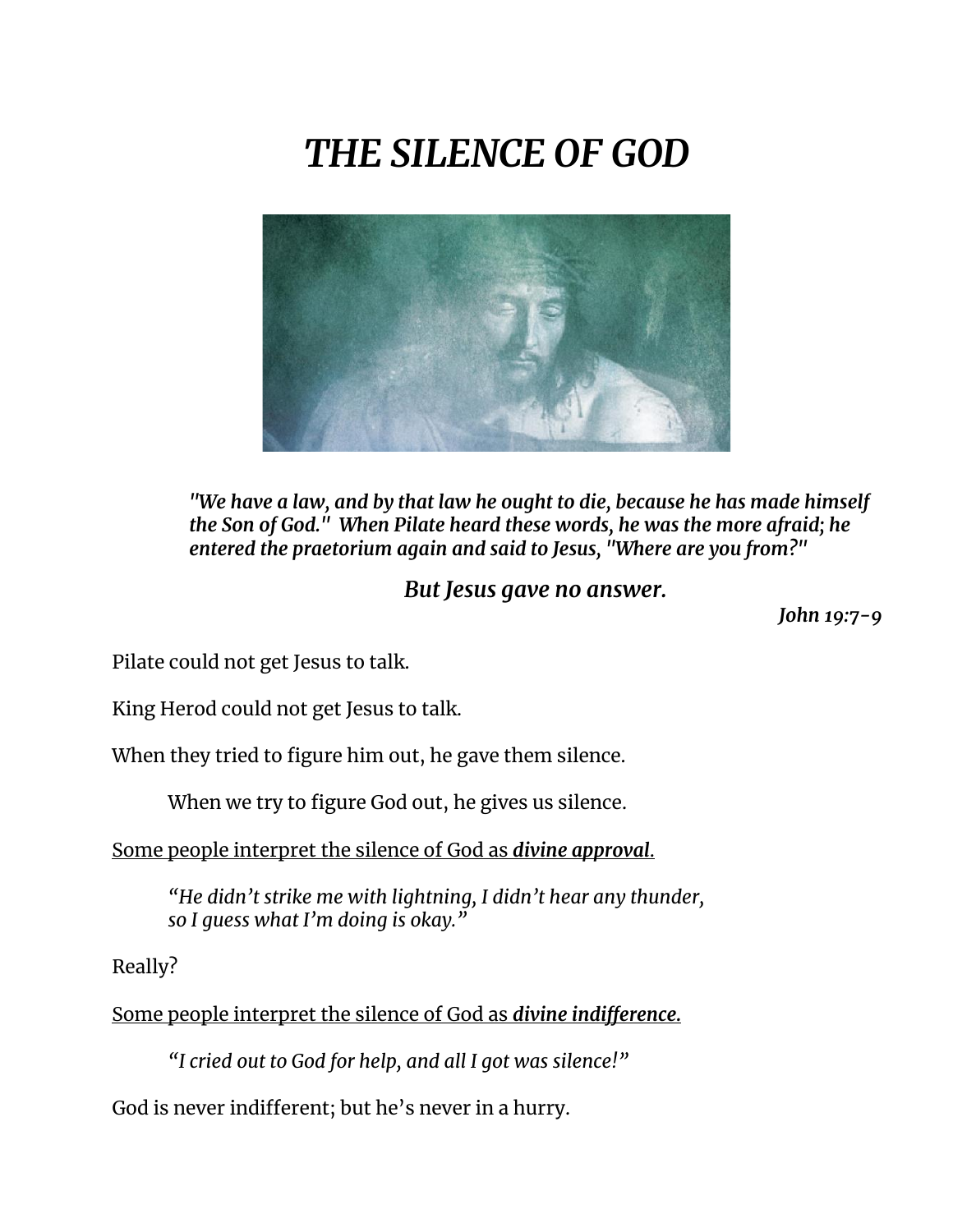## Some people interpret the silence of God as *divine absence.*

*"I gave God a chance to prove himself, but nothing happened.*" Why should God jump at the chance to prove himself to us?

The silence of God is not a vacuum.

## **The silence of God is an invisible fire**.

Mess with that fire and you will get burned.

God rarely breaks his silence in response to our demands.

God speaks when and where and how he chooses.

Sometimes when God is silent, he's waiting for us to simmer down.

## *"Be still, and know that I am God."*

*Psalm 46:10*

Sometimes the silence of God is the prelude to the thunder of his judgment.

*When the Lamb opened the seventh seal, there was silence in heaven for about half an hour.* 

*Then I saw the seven angels who stand before God, and seven trumpets were given to them. And another angel came and stood at the altar with a golden censer; and he was given much incense to mingle with the prayers of all the saints upon the golden altar before the throne; and the smoke of the incense*  rose with the prayers of the saints from the hand of the angel before God. Then *the angel took the censer and filled it with fire from the altar and threw it on the earth; and there were peals of thunder, voices, flashes of lightning, and an earthquake.*



*Revelation 8:1-5*